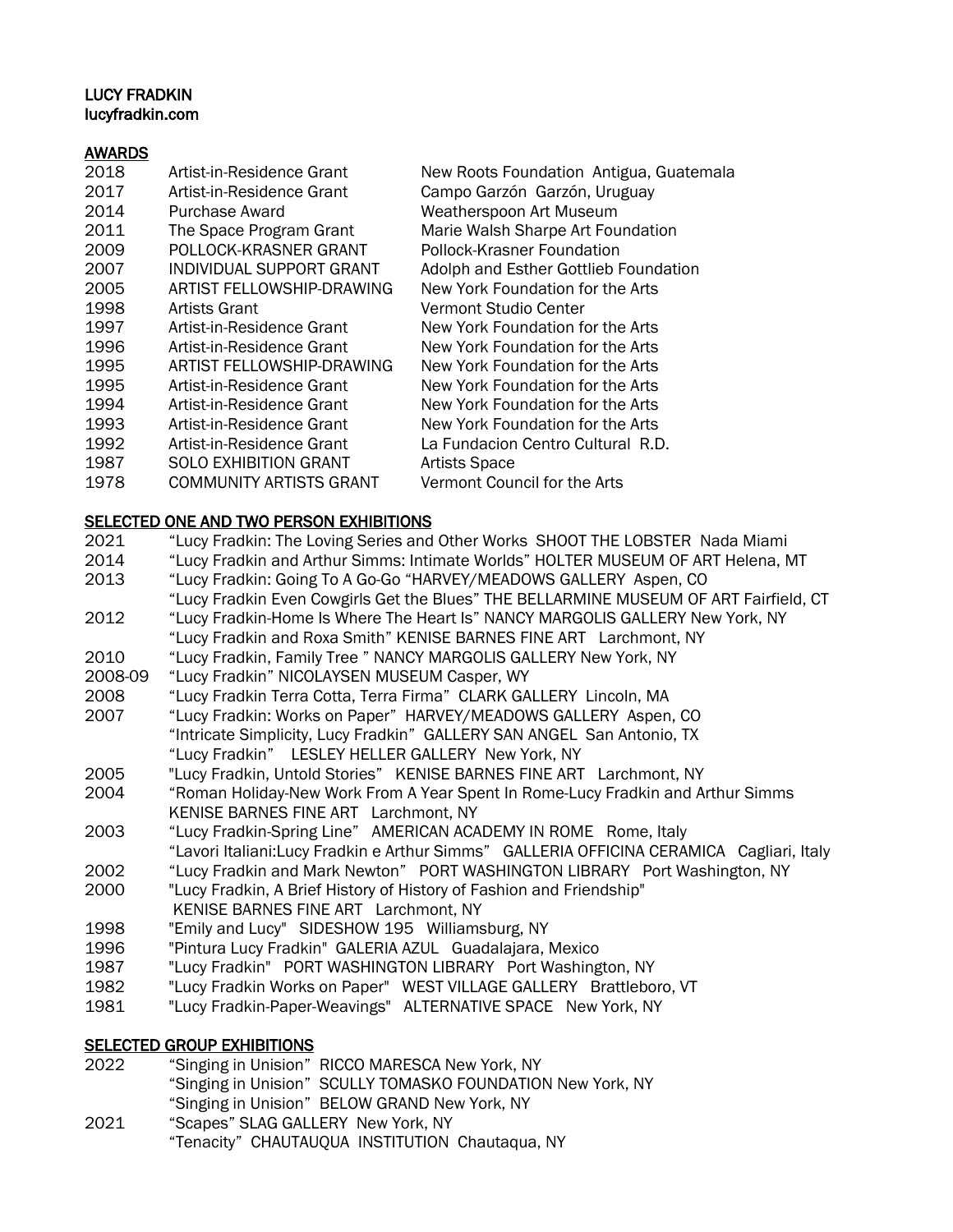|         | "Still Utopia: Islands" MC GALLERY New York, NY                                        |
|---------|----------------------------------------------------------------------------------------|
|         | "7 Years" LA NUEVA FÁBRICA Antigua, Guatemala (postponed)                              |
| 2019    | "New Work by Lucy Fradkin, Alleghany Meadows and Trey Hill HARVEY PRESTON GALLERY      |
|         | Aspen, Colorado                                                                        |
|         | "Every Woman Biennial" La Mama Galleria New York, NY                                   |
| 2018    | "UNTITED, MIAMI" STEVE TURNER Gallery Miami, FL                                        |
|         | "Inside Out" STEVE TURNER Los Angeles, CA                                              |
|         | "American Portraiture Today" The Baker Museum Naples, FL                               |
|         | "American Portraiture Today" Ackland Art Museum Chapel Hill, NC                        |
| 2017    | "American Portraiture Today" KEMPER MUSEUM OF CONTEMPORARY ART Kansas City, MO         |
|         | "American Portraiture Today" TACOMA ART MUSEUM Tacoma, WA                              |
|         | "American Portraiture Today" ART MUSEUM OF SOUTH TEXAS, Corpus Christi, TX             |
|         | "Whitney Houston Biennial" 325 West Broadway New York, NY                              |
| 2016    | "American Portraiture Today" SMITHSONIAN MUSEUM NATIONAL PORTRAIT GALLERY Wash, DC     |
|         | "David Kimball Anderson, Elizabeth Ferrill, Lucy Fradkin & Michaelene Walsh"           |
|         | HARVEY/MEADOWS GALLERY Aspen, CO                                                       |
| 2014    | "Art on Paper" WEATHERSPOON ART MUSEUM Greensboro, NC                                  |
|         | "Rule of the Law" ATHENS SCHOOL OF ART GALLERY Athens, Greece                          |
|         | "Flowering" NANCY MARGOLIS GALLERY New York, NY                                        |
| 2013    | "Outwin Boochever Portrait Competition" SMITHSONIAN MUSEUM NATIONAL PORTRAIT GALLERY   |
|         | Wash, DC                                                                               |
|         | "Come Together: Surviving Sandy" INDUSTRY CITY Brooklyn, NY                            |
|         | "Congregation Annotated" 106 GREEN GALLERY Brooklyn, NY                                |
| 2011    | "Lucy Fradkin, Tony Marsh, Sun Koo Yuh" HARVEY/MEADOWS GALLERY Aspen, CO               |
|         | "Rock, Paper, Scissors" CLARK GALLERY Lincoln, MA                                      |
| 2010    | "Summer 2010" NANCY MARGOLIS GALLERY New York, NY                                      |
|         | "It's A Wonderful 10th" SIDESHOW GALLERY Brooklyn, NY                                  |
| 2009    | "Summer At The Paramount" MULRY FINE ART Palm Beach, FL                                |
|         | "Party At Chris's House JANET KURNATOWSKI GALLERY Brooklyn, NY                         |
|         | "Flower Power" CLARK GALLERY Lincoln, MA                                               |
| 2008-09 | "As Others See Us" BRATTLEBORO MUSEUM AND ART CENTER Brattleboro, VT                   |
| 2008    | "Family Portrait" GALLERY SAN ANGEL San Antonio, TX                                    |
|         | "Fifteen Artists Address The Issue Of Love" HARVEY/MEADOWS GALLERY Aspen, CO           |
|         | "Rock, Scissors, Paper" MULRY FINE ART West Palm Beach, FL                             |
| 2007    | "Sugar Buzz" LEHMAN COLLEGE ART GALLERY Bronx, NY                                      |
| 2006    | "Outwin Boochever Portrait Competition" SMITHSONIAN MUSEUM NATIONAL PORTRAIT GALLERY   |
|         | Washington, DC                                                                         |
|         | "3rd Wave" BAC Gallery Brooklyn, NY                                                    |
|         | "Art Bar Artists 2006-2007" ART BAR GALLERY Ithaca, NY                                 |
|         |                                                                                        |
|         | "Winter Salon" LESLEY HELLER GALLERY New York, NY                                      |
|         | "A Thing of Beauty" KENISE BARNES FINE ART Larchmont, NY                               |
| 2005    | "Portraits-A Group Show" L STREET FINE ART San Diego, CA                               |
|         | "8th Annual Mermaid Show" CONEY ISLAND MUSEUM Brooklyn, NY                             |
|         | "Long Island City: The Creative Path FLUSHING TOWN HALL Queens, NY                     |
| 2004    | "War & Peace" METAPHOR CONTEMPORARY ART Brooklyn, NY                                   |
|         | "First Annual" SIDESHOW GALLERY Williamsburg, NY                                       |
|         | "Gallery Artists" KENISE BARNES FINE ART Larchmont, NY                                 |
| 2003    | "Biennale di Arte Contemporanea di Porto Ercole" FORTE STELLA Porto Ercole, Italy      |
|         | "Merry" SIDESHOW GALLERY Williamsburg, NY                                              |
|         | "Gallery Artists" KENISE BARNES FINE ART Larchmont, NY                                 |
| 2002    | "5th Annual Mermaid Show" HOLLAND TUNNEL Williamsburg, NY                              |
|         | "Botanical Gardens: The Birds and the Bees" KENISE BARNES FINE ART Larchmont, NY       |
|         | "Botanical Gardens: The Birds and the Bees" GALLERY @ PFIZER LEARNING CTR Ryebrook, NY |
|         | "Body Language" ISLIP ART MUSEUM East Islip, NY                                        |
|         | "2002: New Work" KENISE BARNES FINE ART Larchmont, NY                                  |
| 2001    | "Merry" SIDESHOW GALLERY Williamsburg, NY                                              |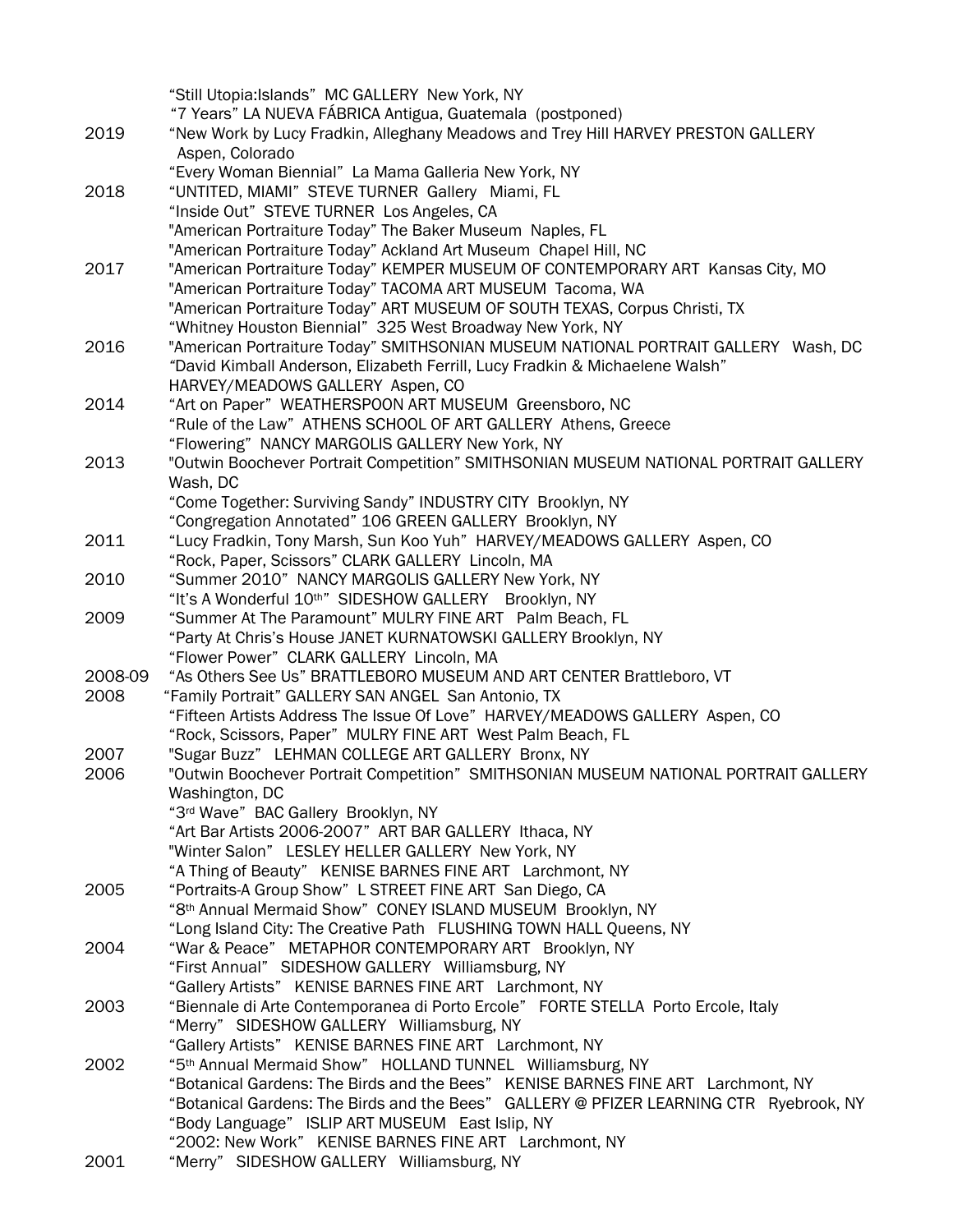"Drawing On Language" SPACES Cleveland, OH "Group Show" GALLERY KOREA New York, NY "21st" Suffragettes" SIDESHOW GALLERY Williamsburg, NY 2000 "Recess" KENISE BARNES FINE ART Larchmont, NY 1999 "Angels For The Millennium" THE WORK SPACE New York, NY "Group Show" RUSH ARTS New York, NY "Works on Paper" JEFFREY HOFFELD & CO. The Park Avenue Armory, New York, NY "Wall Paper" KENISE BARNES FINE ART Larchmont, NY "Wish You Were Here" ELSA MOTT IVES GALLERY New York, NY 1998 "Small Works" PS 122 GALLERY New York, NY 1998 "Local Color" HENRY STREET SETTLEMENT New York, NY "Pay Per It" SIDESHOW 195 Williamsburg, NY "Pierogi 2000 Goes To College" FRANCES LEHMAN LOEB ART CENTER, VASSAR COLLEGE Poughkeepsie, NY "Women View Women" ELSA MOTT IVES GALLERY New York, NY "Works On/Of Paper" QUEENSBOROUGH COLLEGE ART GALLERY Queens, NY 1997 "New York Drawers" GASWORKS London, England "New York Drawers" CORNER HOUSE Manchester, England 1997 "Current Undercurrent" BROOKLYN MUSEUM OF ART Brooklyn, NY "Group Show" FLUSHING GALLERY Queens, NY 1995 "NY Soho Biennial " 473 BROADWAY New York, NY "Freaks" THE MUSEUM OF UNNATURAL HISTORY New York, NY "Group Show" ELSA MOTT IVES GALLERY New York, NY "Works for a Fun House" E.S. VANDAM New York, NY 1994 "The Box Show" K & E GALLERY New York, NY 1993 "Memorial Exhibition of Hiroshima" Hiroshima, Japan "The Art of Discovery" KRASDALE GALLERY Bronx, NY 1992 "Group Show" PHILIPPE BRIET GALLERY New York, NY "Artistas en Residencia Otono '92", GALERIA ALTOS DE CHAVON La Romana, Dom.Rep. 1991 "Art Works/Art Workers" A.C. PROJECT ROOM New York, NY "Group Show" JAMAICA ART CENTER Jamaica, NY 1990 "Dia de Los Muertos III" ALTERNATIVE MUSEUM New York, NY "China Show" P.S. 1 MUSEUM Long Island City, NY "China International Arts Festival" HONG KONG ART CENTRE Hong Kong, China 1989 "Best of the Annual Juried" QUEENS MUSEUM Flushing, NY Jurors: Henry Geldzahler, Grace Glueck, John Perrault 1988 "Pier Show" STUDIO K GALLERY Long Island City, NY 1987 "Art From Western Queens" KAUFMAN-ASTORIA STUDIOS Astoria, NY Juror: Allan Frumkin "Small Works Show" BACA DOWNTOWN Brooklyn, NY Jurors: Peter Frank, Valerie Smith "Long Island City Artists Part II" STUDIO K GALLERY Long Island City, NY "Group Show" ART DIRECTORS GALLERY Jurors: Holly Solomon, Patterson Sims, Judy Pfaff 1986 "Wall to Wall" FLUSHING GALLERY Flushing, NY 1986 "Annual Juried" QUEENS MUSEUM Flushing, NY Juror: Holly Solomon 1985 "Long Island City Artists Part I" STUDIO K GALLERY Long Island City, NY 1984 "Art Against Apartheid" LANGSTON HUGHES LIBRARY Queens, NY 1983 "Art From Lower Manhattan" MAIER MUSEUM OF ART Lynchburg, VA "Group Show" AVA GALLERY Hanover, NH "Group Show" A.J. ALLAN GALLERY New York, NY 1982 "Group Show" ON PAPER GALLERY Lenox, MA "Group Show" PRATT GALLERY Amherst, MA 1981 "Collage" BRATTLEBORO MUSEUM & ART CENTER Brattleboro, VT "Group Show" PRATT GALLERY Amherst, MA "Group Show" GROVE ST. GALLERY Worcester, MA "Women Valley Artists" HAMPSHIRE COLLEGE GALLERY Amherst, MA Juror: Lucy Lippard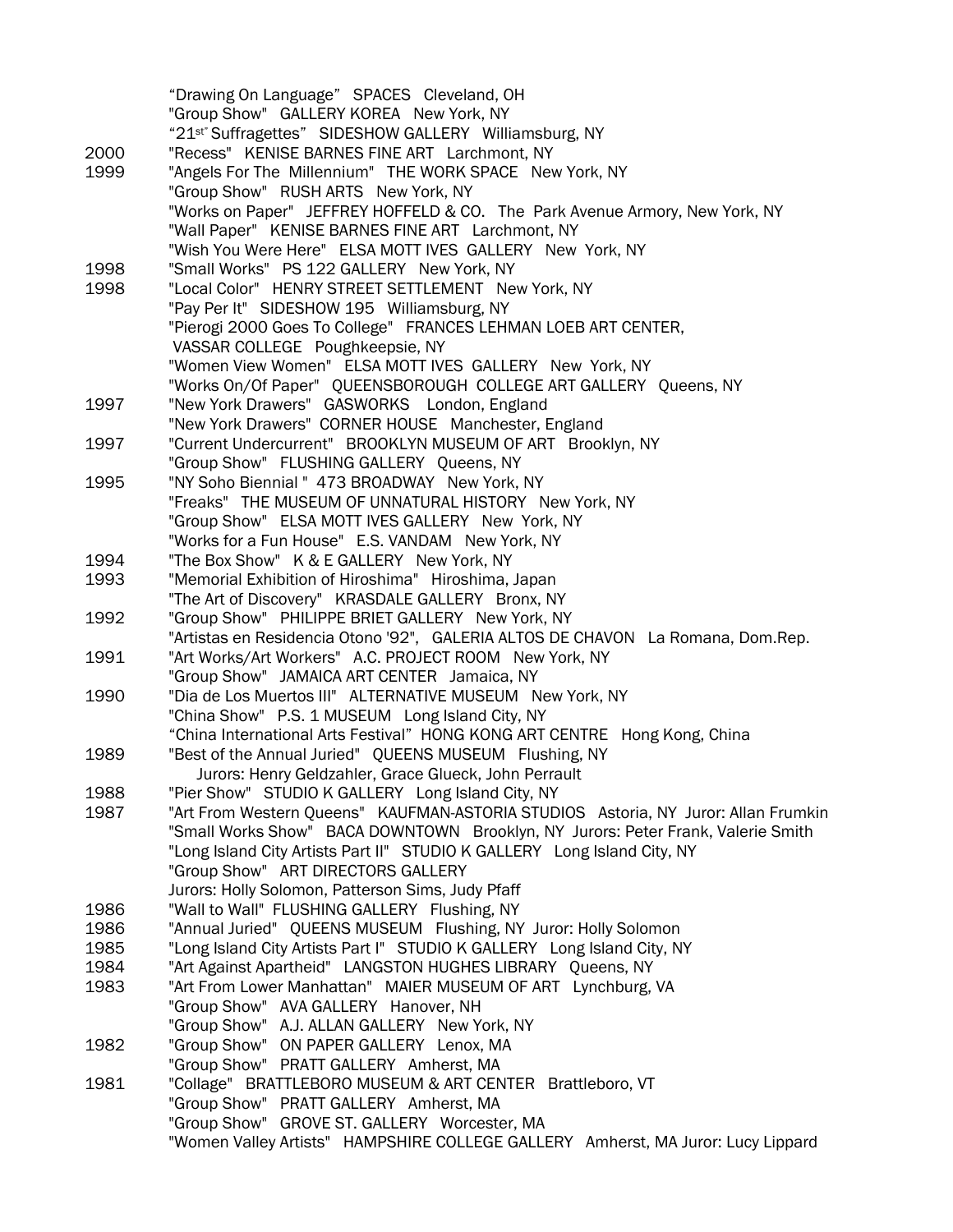### SELECTED PUBLICATIONS & MEDIA

"American Portraiture Today", SMITHSONIAN MUSEUM NATIONAL PORTRAIT GALLERY, 2016 "Exploring Studio Materials", Mary Hafeli, Oxford University Press "Portrait Competition 2013", SMITHSONIAN MUSEUM NATIONAL PORTRAIT GALLERY, 2013 "ArtsObserver.com", Lucy Fradkin Paints Charming Folk-Style Narrative Portraits, April 2012 "ARTSlant", Editor's Choice, Lucy Fradkin: Home Is Where The Heart Is, March 2012 "Art in America" online, The Lookout, March 15, 2012 "Hyperallergic". A Wonderously Naïve Universe, March 20, 2012 "ArtLog", Pick of the Week, February 29, 2012 "In the Morning" , Live Radio Interview, WLIU, Southampton, NY, July 21, 2009 "Artists on the Subjectivity and Objectivity of Looking", Southern Vermont Arts Magazine, Winter 2009 "As Others See Us", Yankee Magazine, December 2008 "It's All In How Things Are Projected", The Boston Globe , November 26, 2008 "Spotlight Focus", The Keene Sentinel , November 26, 2008 "Weekender", Casper Star Tribune , October 17, 2008 "Lucy Fradkin", Nicolaysen Art Museum, Lisa Hatchadoorian , October 2008 "Sugar Buzz", New York Times, May 11, 2007 "Portrait Competition 2006", SMITHSONIAN MUSEUM NATIONAL PORTRAIT GALLERY, 2006 "Portrait 21" NATIONAL PORTRAIT GALLERY, Canberra, Australia Spring 2006 "Images That Capture Romance of Europe", New York Times, February 15, 2004 "American Academy in Rome 2002-2003" (Video) Dantia MacDonald 2004 "Biennale di Arte Contemporanea di Porto Ercole 2003" (Catalog) August 2003 "Italian Works :Lucy Fradkin e Arthur Simms", Exibart, May 22,2003 "Contemporary Views", New York Times, January 27, 2002 "Self Taught Artists", Mutts Magazine (Japan), August 2001 "Drawing On Language", SPACES, May 2001 "Making Flat Statements", New York Times, December 17, 2000 "New American Painting Number 32" , THE OPEN STUDIOS PRESS , February 2001 "Through A Woman's Eyes", New York Times, November 19, 2000 Cover , The Westchester County Times , October 2000 "Art: Pick of the Litter:" New York Press, December 16,1998 "Art Renaissance Speak Out", Channel 25, May 6, 1997 "Video: Jun Sakamoto Meets NY Artists", Saga TV, November 1996 "Pintura y collage de Lucy Fradkin", Siglo 21, 8 de Febrero 1996 "La exposición de Lucy Fradkin se inaugura esta noche", Siglo 21, 9 de Febrero 1996 "Bitácora de collages", Siglo 21, 9 de Febrero 1996 "Days Without Art", Village Voice, January 18, 1994 "Artistas en Residencia Otono '92", Fundacion Centro Cultural, 1992 "Eric is Homeless", Lerner Publications Co., 1992 "Dia de Los Muertos: Homelessness III" ALTERNATIVE MUSEUM, 1990 "The Best of Annual Juried", THE QUEENS MUSEUM, March 1989 "3-D Collage", Bangor Daily News", July 26, 1989 "Review", New York Times, April 3, 1988 "Column One", New York Times, December 18, 1986 "Annual Juried", QUEENS MUSEUM, December 1985 "By Artists for Artists", Newsday, October 18, 1985 "Artists to Speak", Brattleboro Reformer, April 28, 1982 "Vermont Visions", BRATTLEBORO MUSEUM, April 1982 "Lucy Fradkin: Paper-Weavings", Art New England, February, 1982 "Fradkin's Paper-Weavings",Brattleboro Reformer, January 27, 1982

#### SELECTED PROFESSIONAL EXPERIENCE

| 2019 | ARTIST/INSTRUCTOR Snow Farm Williamsburg, MA |                                |  |
|------|----------------------------------------------|--------------------------------|--|
| 2018 | ARTIST/LECTURER                              | Anderson Ranch Aspen, Colorado |  |
| 2017 | ARTIST/LECTURER                              | Anderson Ranch Aspen, Colorado |  |
| 2014 | VISITING ARTIST                              | Anderson Ranch Aspen, Colorado |  |